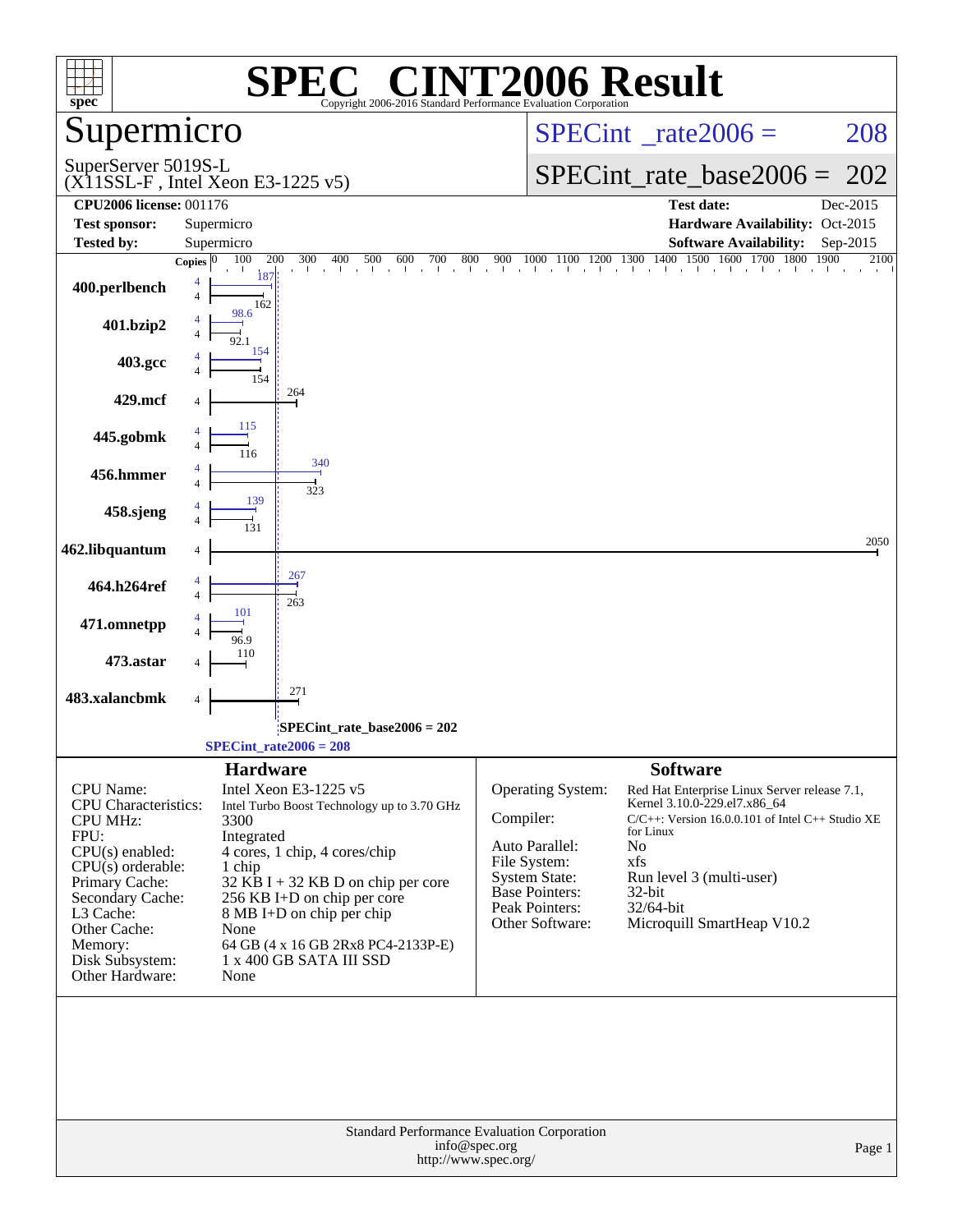

## Supermicro

## SPECint rate $2006 = 208$

SuperServer 5019S-L

(X11SSL-F , Intel Xeon E3-1225 v5)

[SPECint\\_rate\\_base2006 =](http://www.spec.org/auto/cpu2006/Docs/result-fields.html#SPECintratebase2006) 202

**[CPU2006 license:](http://www.spec.org/auto/cpu2006/Docs/result-fields.html#CPU2006license)** 001176 **[Test date:](http://www.spec.org/auto/cpu2006/Docs/result-fields.html#Testdate)** Dec-2015 **[Test sponsor:](http://www.spec.org/auto/cpu2006/Docs/result-fields.html#Testsponsor)** Supermicro Supermicro **[Hardware Availability:](http://www.spec.org/auto/cpu2006/Docs/result-fields.html#HardwareAvailability)** Oct-2015 **[Tested by:](http://www.spec.org/auto/cpu2006/Docs/result-fields.html#Testedby)** Supermicro **Supermicro [Software Availability:](http://www.spec.org/auto/cpu2006/Docs/result-fields.html#SoftwareAvailability)** Sep-2015

#### **[Results Table](http://www.spec.org/auto/cpu2006/Docs/result-fields.html#ResultsTable)**

|                    | <b>Base</b>                                                                                                                             |                |              |                |       |                | <b>Peak</b> |               |                |              |                |              |                |              |
|--------------------|-----------------------------------------------------------------------------------------------------------------------------------------|----------------|--------------|----------------|-------|----------------|-------------|---------------|----------------|--------------|----------------|--------------|----------------|--------------|
| <b>Benchmark</b>   | <b>Copies</b>                                                                                                                           | <b>Seconds</b> | <b>Ratio</b> | <b>Seconds</b> | Ratio | <b>Seconds</b> | Ratio       | <b>Copies</b> | <b>Seconds</b> | <b>Ratio</b> | <b>Seconds</b> | <b>Ratio</b> | <b>Seconds</b> | <b>Ratio</b> |
| 400.perlbench      |                                                                                                                                         | 241            | 162          | 242            | 162   | 242            | 162         |               | 209            | 187          | 209            | 187          | 208            | 188          |
| 401.bzip2          |                                                                                                                                         | 420            | 92.0         | 419            | 92.1  | 417            | 92.5        |               | 391            | 98.7         | 391            | 98.6         | 392            | 98.4         |
| $403.\mathrm{gcc}$ |                                                                                                                                         | 207            | 155          | 209            | 154   | 210            | 153         |               | 208            | 155          | 209            | 154          | 209            | 154          |
| $429$ .mcf         |                                                                                                                                         | 138            | 264          | 139            | 263   | 138            | 265         |               | 138            | 264          | 139            | 263          | 138            | 265          |
| 445.gobmk          |                                                                                                                                         | 360            | 117          | 361            | 116   | 360            | 116         |               | 366            | 115          | 366            | <b>115</b>   | 367            | 114          |
| 456.hmmer          |                                                                                                                                         | 116            | 323          | 115            | 323   | 115            | 324         |               | <b>110</b>     | 340          | 110            | 340          | 110            | 340          |
| $458$ .sjeng       |                                                                                                                                         | 370            | 131          | 370            | 131   | 370            | <b>131</b>  |               | 349            | 139          | 348            | 139          | 349            | 139          |
| 462.libquantum     |                                                                                                                                         | 40.4           | 2050         | 40.4           | 2050  | 40.4           | 2050        |               | 40.4           | 2050         | 40.4           | 2050         | 40.4           | 2050         |
| 464.h264ref        | 4                                                                                                                                       | 337            | 263          | 337            | 263   | 336            | 263         |               | 331            | 268          | 331            | 267          | 331            | 267          |
| 471.omnetpp        |                                                                                                                                         | 258            | 96.8         | 258            | 97.1  | 258            | 96.9        |               | 248            | 101          | 247            | 101          | 248            | <b>101</b>   |
| $473$ . astar      |                                                                                                                                         | 256            | 109          | 256            | 110   | 256            | 110         |               | 256            | 109          | 256            | 110          | 256            | <b>110</b>   |
| 483.xalancbmk      |                                                                                                                                         | 102            | 272          | 102            | 271   | 102            | 271         |               | 102            | 272          | 102            | 271          | 102            | 271          |
|                    | Described and can be the condensing colorate the concerns more<br>. Die 14 see deel en dit ook in die steen naar die naam en ontwerpent |                |              |                |       |                |             |               |                |              |                |              |                |              |

Results appear in the [order in which they were run.](http://www.spec.org/auto/cpu2006/Docs/result-fields.html#RunOrder) Bold underlined text [indicates a median measurement.](http://www.spec.org/auto/cpu2006/Docs/result-fields.html#Median)

#### **[Submit Notes](http://www.spec.org/auto/cpu2006/Docs/result-fields.html#SubmitNotes)**

 The taskset mechanism was used to bind copies to processors. The config file option 'submit' was used to generate taskset commands to bind each copy to a specific processor. For details, please see the config file.

#### **[Operating System Notes](http://www.spec.org/auto/cpu2006/Docs/result-fields.html#OperatingSystemNotes)**

Stack size set to unlimited using "ulimit -s unlimited"

#### **[Platform Notes](http://www.spec.org/auto/cpu2006/Docs/result-fields.html#PlatformNotes)**

Standard Performance Evaluation Corporation Sysinfo program /usr/cpu2006/config/sysinfo.rev6914 \$Rev: 6914 \$ \$Date:: 2014-06-25 #\$ e3fbb8667b5a285932ceab81e28219e1 running on X10SRA-01 Wed Jan 28 09:59:57 2015 This section contains SUT (System Under Test) info as seen by some common utilities. To remove or add to this section, see: <http://www.spec.org/cpu2006/Docs/config.html#sysinfo> From /proc/cpuinfo model name : Intel(R) Xeon(R) CPU E3-1225 v5 @ 3.30GHz 1 "physical id"s (chips) 4 "processors" cores, siblings (Caution: counting these is hw and system dependent. The following excerpts from /proc/cpuinfo might not be reliable. Use with caution.) cpu cores : 4 siblings : 4 Continued on next page

[info@spec.org](mailto:info@spec.org) <http://www.spec.org/>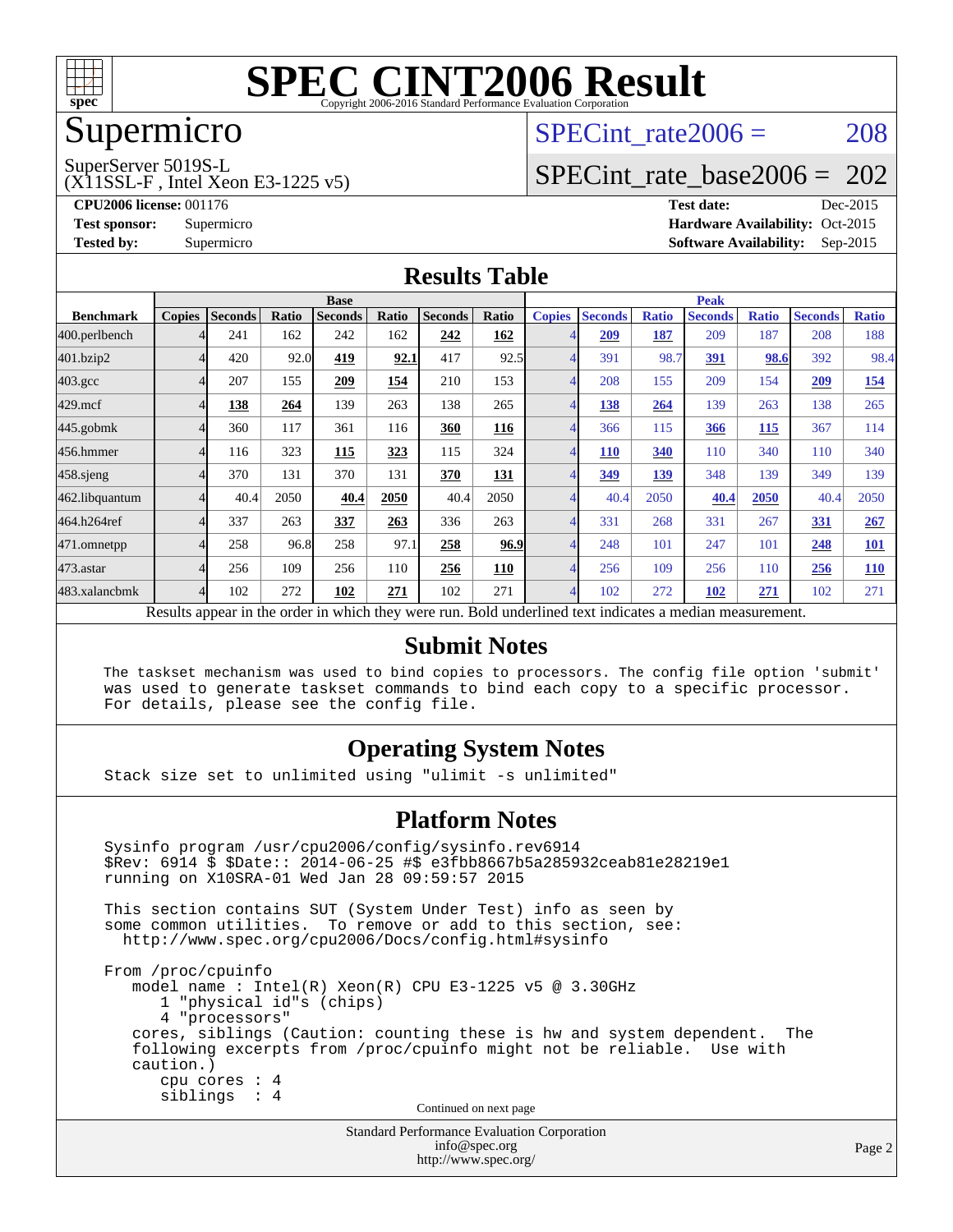

#### Supermicro

SPECint rate $2006 = 208$ 

(X11SSL-F , Intel Xeon E3-1225 v5) SuperServer 5019S-L

[SPECint\\_rate\\_base2006 =](http://www.spec.org/auto/cpu2006/Docs/result-fields.html#SPECintratebase2006) 202

**[CPU2006 license:](http://www.spec.org/auto/cpu2006/Docs/result-fields.html#CPU2006license)** 001176 **[Test date:](http://www.spec.org/auto/cpu2006/Docs/result-fields.html#Testdate)** Dec-2015

| <b>Test sponsor:</b> | Supermicro |
|----------------------|------------|
| <b>Tested by:</b>    | Supermicro |

**[Hardware Availability:](http://www.spec.org/auto/cpu2006/Docs/result-fields.html#HardwareAvailability)** Oct-2015 **[Software Availability:](http://www.spec.org/auto/cpu2006/Docs/result-fields.html#SoftwareAvailability)** Sep-2015

#### **[Platform Notes \(Continued\)](http://www.spec.org/auto/cpu2006/Docs/result-fields.html#PlatformNotes)**

 physical 0: cores 0 1 2 3 cache size : 8192 KB From /proc/meminfo MemTotal: 65924016 kB HugePages\_Total: 0 Hugepagesize: 2048 kB From /etc/\*release\* /etc/\*version\* os-release: NAME="Red Hat Enterprise Linux Server" VERSION="7.1 (Maipo)" ID="rhel" ID\_LIKE="fedora" VERSION\_ID="7.1" PRETTY\_NAME="Red Hat Enterprise Linux Server 7.1 (Maipo)" ANSI\_COLOR="0;31" CPE\_NAME="cpe:/o:redhat:enterprise\_linux:7.1:GA:server" redhat-release: Red Hat Enterprise Linux Server release 7.1 (Maipo) system-release: Red Hat Enterprise Linux Server release 7.1 (Maipo) system-release-cpe: cpe:/o:redhat:enterprise\_linux:7.1:ga:server uname -a: Linux X10SRA-01 3.10.0-229.el7.x86\_64 #1 SMP Thu Jan 29 18:37:38 EST 2015 x86\_64 x86\_64 x86\_64 GNU/Linux run-level 3 Jan 28 01:16 SPEC is set to: /usr/cpu2006 Filesystem Type Size Used Avail Use% Mounted on /dev/sda2 xfs 183G 5.2G 178G 3% / Additional information from dmidecode: Warning: Use caution when you interpret this section. The 'dmidecode' program reads system data which is "intended to allow hardware to be accurately determined", but the intent may not be met, as there are frequent changes to hardware, firmware, and the "DMTF SMBIOS" standard.

 BIOS American Megatrends Inc. 1.0a 10/23/2015 Memory: 4x Samsung M391A2K43BB1-CPB 16 GB 2 rank 2133 MHz

(End of data from sysinfo program)

#### **[General Notes](http://www.spec.org/auto/cpu2006/Docs/result-fields.html#GeneralNotes)**

Environment variables set by runspec before the start of the run: LD\_LIBRARY\_PATH = "/usr/cpu2006/libs/32:/usr/cpu2006/libs/64:/usr/cpu2006/sh"

 Binaries compiled on a system with 1x Intel Core i5-4670K CPU + 32GB memory using RedHat EL 7.1

Continued on next page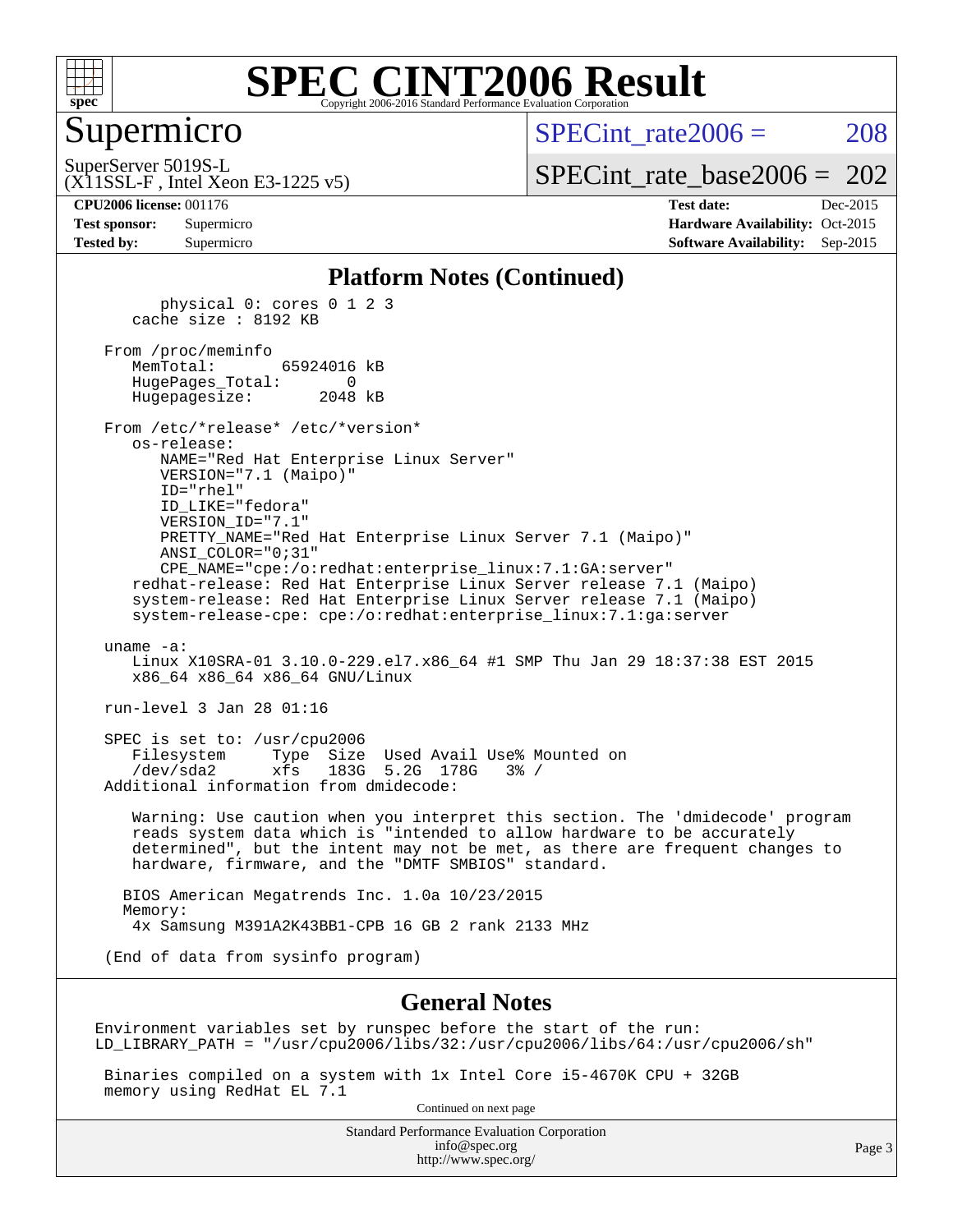

### Supermicro

SPECint rate $2006 = 208$ 

SuperServer 5019S-L

SPECint rate base2006 =  $202$ 

(X11SSL-F , Intel Xeon E3-1225 v5)

**[CPU2006 license:](http://www.spec.org/auto/cpu2006/Docs/result-fields.html#CPU2006license)** 001176 **[Test date:](http://www.spec.org/auto/cpu2006/Docs/result-fields.html#Testdate)** Dec-2015 **[Test sponsor:](http://www.spec.org/auto/cpu2006/Docs/result-fields.html#Testsponsor)** Supermicro Supermicro **[Hardware Availability:](http://www.spec.org/auto/cpu2006/Docs/result-fields.html#HardwareAvailability)** Oct-2015 **[Tested by:](http://www.spec.org/auto/cpu2006/Docs/result-fields.html#Testedby)** Supermicro **Supermicro [Software Availability:](http://www.spec.org/auto/cpu2006/Docs/result-fields.html#SoftwareAvailability)** Sep-2015

#### **[General Notes \(Continued\)](http://www.spec.org/auto/cpu2006/Docs/result-fields.html#GeneralNotes)**

 Transparent Huge Pages enabled with: echo always > /sys/kernel/mm/transparent\_hugepage/enabled

### **[Base Compiler Invocation](http://www.spec.org/auto/cpu2006/Docs/result-fields.html#BaseCompilerInvocation)**

[C benchmarks](http://www.spec.org/auto/cpu2006/Docs/result-fields.html#Cbenchmarks):

[icc -m32 -L/opt/intel/compilers\\_and\\_libraries\\_2016/linux/compiler/lib/ia32\\_lin](http://www.spec.org/cpu2006/results/res2016q1/cpu2006-20151223-38500.flags.html#user_CCbase_intel_icc_e10256ba5924b668798078a321b0cb3f)

[C++ benchmarks:](http://www.spec.org/auto/cpu2006/Docs/result-fields.html#CXXbenchmarks)

[icpc -m32 -L/opt/intel/compilers\\_and\\_libraries\\_2016/linux/compiler/lib/ia32\\_lin](http://www.spec.org/cpu2006/results/res2016q1/cpu2006-20151223-38500.flags.html#user_CXXbase_intel_icpc_b4f50a394bdb4597aa5879c16bc3f5c5)

#### **[Base Portability Flags](http://www.spec.org/auto/cpu2006/Docs/result-fields.html#BasePortabilityFlags)**

 400.perlbench: [-D\\_FILE\\_OFFSET\\_BITS=64](http://www.spec.org/cpu2006/results/res2016q1/cpu2006-20151223-38500.flags.html#user_basePORTABILITY400_perlbench_file_offset_bits_64_438cf9856305ebd76870a2c6dc2689ab) [-DSPEC\\_CPU\\_LINUX\\_IA32](http://www.spec.org/cpu2006/results/res2016q1/cpu2006-20151223-38500.flags.html#b400.perlbench_baseCPORTABILITY_DSPEC_CPU_LINUX_IA32) 401.bzip2: [-D\\_FILE\\_OFFSET\\_BITS=64](http://www.spec.org/cpu2006/results/res2016q1/cpu2006-20151223-38500.flags.html#user_basePORTABILITY401_bzip2_file_offset_bits_64_438cf9856305ebd76870a2c6dc2689ab) 403.gcc: [-D\\_FILE\\_OFFSET\\_BITS=64](http://www.spec.org/cpu2006/results/res2016q1/cpu2006-20151223-38500.flags.html#user_basePORTABILITY403_gcc_file_offset_bits_64_438cf9856305ebd76870a2c6dc2689ab) 429.mcf: [-D\\_FILE\\_OFFSET\\_BITS=64](http://www.spec.org/cpu2006/results/res2016q1/cpu2006-20151223-38500.flags.html#user_basePORTABILITY429_mcf_file_offset_bits_64_438cf9856305ebd76870a2c6dc2689ab) 445.gobmk: [-D\\_FILE\\_OFFSET\\_BITS=64](http://www.spec.org/cpu2006/results/res2016q1/cpu2006-20151223-38500.flags.html#user_basePORTABILITY445_gobmk_file_offset_bits_64_438cf9856305ebd76870a2c6dc2689ab) 456.hmmer: [-D\\_FILE\\_OFFSET\\_BITS=64](http://www.spec.org/cpu2006/results/res2016q1/cpu2006-20151223-38500.flags.html#user_basePORTABILITY456_hmmer_file_offset_bits_64_438cf9856305ebd76870a2c6dc2689ab) 458.sjeng: [-D\\_FILE\\_OFFSET\\_BITS=64](http://www.spec.org/cpu2006/results/res2016q1/cpu2006-20151223-38500.flags.html#user_basePORTABILITY458_sjeng_file_offset_bits_64_438cf9856305ebd76870a2c6dc2689ab) 462.libquantum: [-D\\_FILE\\_OFFSET\\_BITS=64](http://www.spec.org/cpu2006/results/res2016q1/cpu2006-20151223-38500.flags.html#user_basePORTABILITY462_libquantum_file_offset_bits_64_438cf9856305ebd76870a2c6dc2689ab) [-DSPEC\\_CPU\\_LINUX](http://www.spec.org/cpu2006/results/res2016q1/cpu2006-20151223-38500.flags.html#b462.libquantum_baseCPORTABILITY_DSPEC_CPU_LINUX) 464.h264ref: [-D\\_FILE\\_OFFSET\\_BITS=64](http://www.spec.org/cpu2006/results/res2016q1/cpu2006-20151223-38500.flags.html#user_basePORTABILITY464_h264ref_file_offset_bits_64_438cf9856305ebd76870a2c6dc2689ab) 471.omnetpp: [-D\\_FILE\\_OFFSET\\_BITS=64](http://www.spec.org/cpu2006/results/res2016q1/cpu2006-20151223-38500.flags.html#user_basePORTABILITY471_omnetpp_file_offset_bits_64_438cf9856305ebd76870a2c6dc2689ab) 473.astar: [-D\\_FILE\\_OFFSET\\_BITS=64](http://www.spec.org/cpu2006/results/res2016q1/cpu2006-20151223-38500.flags.html#user_basePORTABILITY473_astar_file_offset_bits_64_438cf9856305ebd76870a2c6dc2689ab) 483.xalancbmk: [-D\\_FILE\\_OFFSET\\_BITS=64](http://www.spec.org/cpu2006/results/res2016q1/cpu2006-20151223-38500.flags.html#user_basePORTABILITY483_xalancbmk_file_offset_bits_64_438cf9856305ebd76870a2c6dc2689ab) [-DSPEC\\_CPU\\_LINUX](http://www.spec.org/cpu2006/results/res2016q1/cpu2006-20151223-38500.flags.html#b483.xalancbmk_baseCXXPORTABILITY_DSPEC_CPU_LINUX)

## **[Base Optimization Flags](http://www.spec.org/auto/cpu2006/Docs/result-fields.html#BaseOptimizationFlags)**

[C benchmarks](http://www.spec.org/auto/cpu2006/Docs/result-fields.html#Cbenchmarks):

[-xCORE-AVX2](http://www.spec.org/cpu2006/results/res2016q1/cpu2006-20151223-38500.flags.html#user_CCbase_f-xAVX2_5f5fc0cbe2c9f62c816d3e45806c70d7) [-ipo](http://www.spec.org/cpu2006/results/res2016q1/cpu2006-20151223-38500.flags.html#user_CCbase_f-ipo) [-O3](http://www.spec.org/cpu2006/results/res2016q1/cpu2006-20151223-38500.flags.html#user_CCbase_f-O3) [-no-prec-div](http://www.spec.org/cpu2006/results/res2016q1/cpu2006-20151223-38500.flags.html#user_CCbase_f-no-prec-div) [-opt-prefetch](http://www.spec.org/cpu2006/results/res2016q1/cpu2006-20151223-38500.flags.html#user_CCbase_f-opt-prefetch) [-opt-mem-layout-trans=3](http://www.spec.org/cpu2006/results/res2016q1/cpu2006-20151223-38500.flags.html#user_CCbase_f-opt-mem-layout-trans_a7b82ad4bd7abf52556d4961a2ae94d5)

[C++ benchmarks:](http://www.spec.org/auto/cpu2006/Docs/result-fields.html#CXXbenchmarks)

[-xCORE-AVX2](http://www.spec.org/cpu2006/results/res2016q1/cpu2006-20151223-38500.flags.html#user_CXXbase_f-xAVX2_5f5fc0cbe2c9f62c816d3e45806c70d7) [-ipo](http://www.spec.org/cpu2006/results/res2016q1/cpu2006-20151223-38500.flags.html#user_CXXbase_f-ipo) [-O3](http://www.spec.org/cpu2006/results/res2016q1/cpu2006-20151223-38500.flags.html#user_CXXbase_f-O3) [-no-prec-div](http://www.spec.org/cpu2006/results/res2016q1/cpu2006-20151223-38500.flags.html#user_CXXbase_f-no-prec-div) [-opt-prefetch](http://www.spec.org/cpu2006/results/res2016q1/cpu2006-20151223-38500.flags.html#user_CXXbase_f-opt-prefetch) [-opt-mem-layout-trans=3](http://www.spec.org/cpu2006/results/res2016q1/cpu2006-20151223-38500.flags.html#user_CXXbase_f-opt-mem-layout-trans_a7b82ad4bd7abf52556d4961a2ae94d5) [-Wl,-z,muldefs](http://www.spec.org/cpu2006/results/res2016q1/cpu2006-20151223-38500.flags.html#user_CXXbase_link_force_multiple1_74079c344b956b9658436fd1b6dd3a8a) [-L/sh -lsmartheap](http://www.spec.org/cpu2006/results/res2016q1/cpu2006-20151223-38500.flags.html#user_CXXbase_SmartHeap_32f6c82aa1ed9c52345d30cf6e4a0499)

## **[Base Other Flags](http://www.spec.org/auto/cpu2006/Docs/result-fields.html#BaseOtherFlags)**

[C benchmarks](http://www.spec.org/auto/cpu2006/Docs/result-fields.html#Cbenchmarks):

403.gcc: [-Dalloca=\\_alloca](http://www.spec.org/cpu2006/results/res2016q1/cpu2006-20151223-38500.flags.html#b403.gcc_baseEXTRA_CFLAGS_Dalloca_be3056838c12de2578596ca5467af7f3)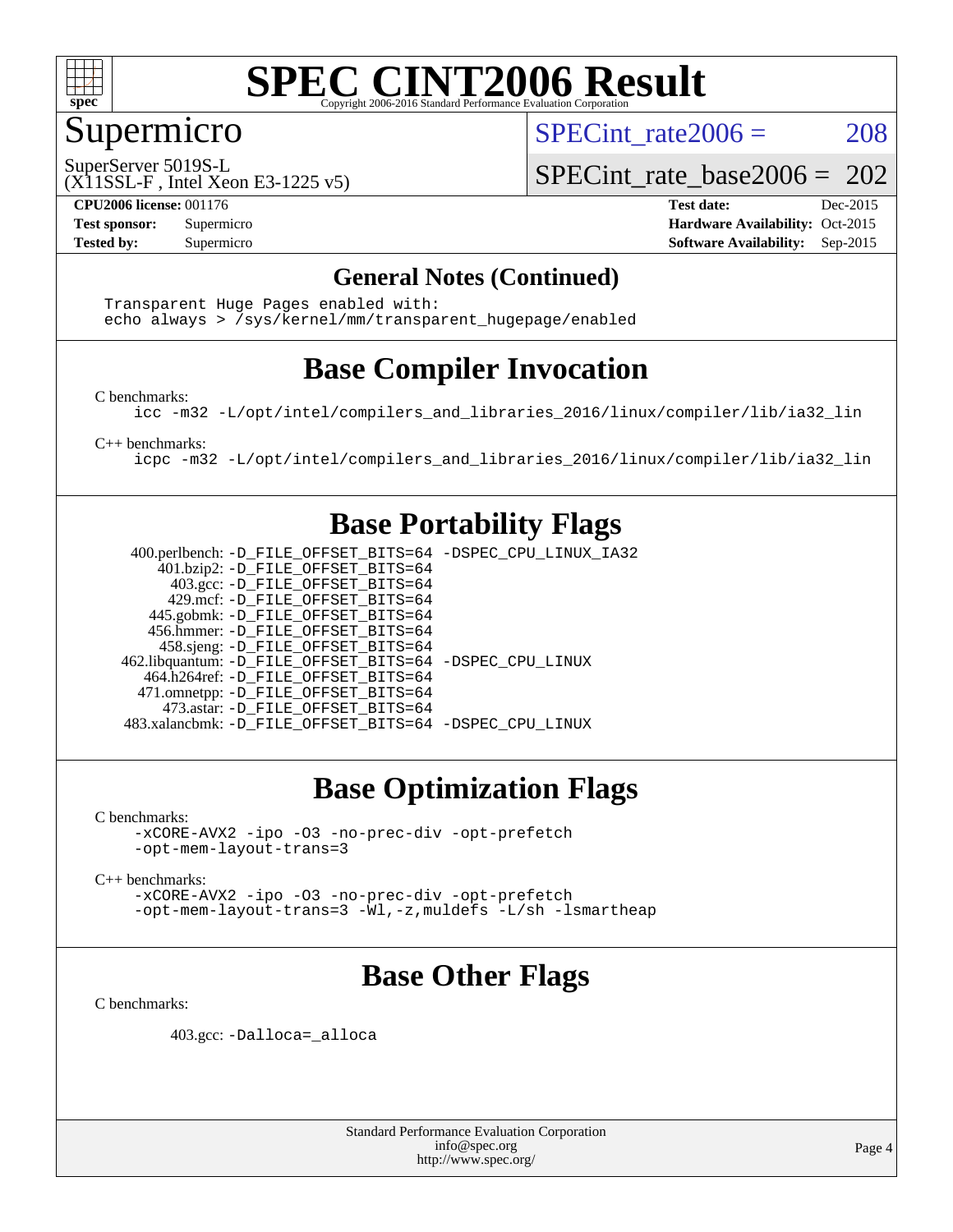

#### **[SPEC CINT2006 Result](http://www.spec.org/auto/cpu2006/Docs/result-fields.html#SPECCINT2006Result)** Copyright 2006-2016 Standard Performance Evaluation C

Supermicro

SPECint rate $2006 = 208$ 

SuperServer 5019S-L

#### (X11SSL-F , Intel Xeon E3-1225 v5)

**[CPU2006 license:](http://www.spec.org/auto/cpu2006/Docs/result-fields.html#CPU2006license)** 001176 **[Test date:](http://www.spec.org/auto/cpu2006/Docs/result-fields.html#Testdate)** Dec-2015

[SPECint\\_rate\\_base2006 =](http://www.spec.org/auto/cpu2006/Docs/result-fields.html#SPECintratebase2006) 202

**[Test sponsor:](http://www.spec.org/auto/cpu2006/Docs/result-fields.html#Testsponsor)** Supermicro Supermicro **[Hardware Availability:](http://www.spec.org/auto/cpu2006/Docs/result-fields.html#HardwareAvailability)** Oct-2015 **[Tested by:](http://www.spec.org/auto/cpu2006/Docs/result-fields.html#Testedby)** Supermicro **Supermicro [Software Availability:](http://www.spec.org/auto/cpu2006/Docs/result-fields.html#SoftwareAvailability)** Sep-2015

### **[Peak Compiler Invocation](http://www.spec.org/auto/cpu2006/Docs/result-fields.html#PeakCompilerInvocation)**

[C benchmarks \(except as noted below\)](http://www.spec.org/auto/cpu2006/Docs/result-fields.html#Cbenchmarksexceptasnotedbelow):

[icc -m32 -L/opt/intel/compilers\\_and\\_libraries\\_2016/linux/compiler/lib/ia32\\_lin](http://www.spec.org/cpu2006/results/res2016q1/cpu2006-20151223-38500.flags.html#user_CCpeak_intel_icc_e10256ba5924b668798078a321b0cb3f)

400.perlbench: [icc -m64](http://www.spec.org/cpu2006/results/res2016q1/cpu2006-20151223-38500.flags.html#user_peakCCLD400_perlbench_intel_icc_64bit_bda6cc9af1fdbb0edc3795bac97ada53)

401.bzip2: [icc -m64](http://www.spec.org/cpu2006/results/res2016q1/cpu2006-20151223-38500.flags.html#user_peakCCLD401_bzip2_intel_icc_64bit_bda6cc9af1fdbb0edc3795bac97ada53)

456.hmmer: [icc -m64](http://www.spec.org/cpu2006/results/res2016q1/cpu2006-20151223-38500.flags.html#user_peakCCLD456_hmmer_intel_icc_64bit_bda6cc9af1fdbb0edc3795bac97ada53)

458.sjeng: [icc -m64](http://www.spec.org/cpu2006/results/res2016q1/cpu2006-20151223-38500.flags.html#user_peakCCLD458_sjeng_intel_icc_64bit_bda6cc9af1fdbb0edc3795bac97ada53)

#### [C++ benchmarks:](http://www.spec.org/auto/cpu2006/Docs/result-fields.html#CXXbenchmarks)

[icpc -m32 -L/opt/intel/compilers\\_and\\_libraries\\_2016/linux/compiler/lib/ia32\\_lin](http://www.spec.org/cpu2006/results/res2016q1/cpu2006-20151223-38500.flags.html#user_CXXpeak_intel_icpc_b4f50a394bdb4597aa5879c16bc3f5c5)

### **[Peak Portability Flags](http://www.spec.org/auto/cpu2006/Docs/result-fields.html#PeakPortabilityFlags)**

 400.perlbench: [-D\\_FILE\\_OFFSET\\_BITS=64](http://www.spec.org/cpu2006/results/res2016q1/cpu2006-20151223-38500.flags.html#user_peakPORTABILITY400_perlbench_file_offset_bits_64_438cf9856305ebd76870a2c6dc2689ab) [-DSPEC\\_CPU\\_LP64](http://www.spec.org/cpu2006/results/res2016q1/cpu2006-20151223-38500.flags.html#b400.perlbench_peakCPORTABILITY_DSPEC_CPU_LP64) [-DSPEC\\_CPU\\_LINUX\\_X64](http://www.spec.org/cpu2006/results/res2016q1/cpu2006-20151223-38500.flags.html#b400.perlbench_peakCPORTABILITY_DSPEC_CPU_LINUX_X64) 401.bzip2: [-D\\_FILE\\_OFFSET\\_BITS=64](http://www.spec.org/cpu2006/results/res2016q1/cpu2006-20151223-38500.flags.html#user_peakPORTABILITY401_bzip2_file_offset_bits_64_438cf9856305ebd76870a2c6dc2689ab) [-DSPEC\\_CPU\\_LP64](http://www.spec.org/cpu2006/results/res2016q1/cpu2006-20151223-38500.flags.html#suite_peakCPORTABILITY401_bzip2_DSPEC_CPU_LP64) 403.gcc: [-D\\_FILE\\_OFFSET\\_BITS=64](http://www.spec.org/cpu2006/results/res2016q1/cpu2006-20151223-38500.flags.html#user_peakPORTABILITY403_gcc_file_offset_bits_64_438cf9856305ebd76870a2c6dc2689ab) 429.mcf: [-D\\_FILE\\_OFFSET\\_BITS=64](http://www.spec.org/cpu2006/results/res2016q1/cpu2006-20151223-38500.flags.html#user_peakPORTABILITY429_mcf_file_offset_bits_64_438cf9856305ebd76870a2c6dc2689ab) 445.gobmk: [-D\\_FILE\\_OFFSET\\_BITS=64](http://www.spec.org/cpu2006/results/res2016q1/cpu2006-20151223-38500.flags.html#user_peakPORTABILITY445_gobmk_file_offset_bits_64_438cf9856305ebd76870a2c6dc2689ab) 456.hmmer: [-D\\_FILE\\_OFFSET\\_BITS=64](http://www.spec.org/cpu2006/results/res2016q1/cpu2006-20151223-38500.flags.html#user_peakPORTABILITY456_hmmer_file_offset_bits_64_438cf9856305ebd76870a2c6dc2689ab) [-DSPEC\\_CPU\\_LP64](http://www.spec.org/cpu2006/results/res2016q1/cpu2006-20151223-38500.flags.html#suite_peakCPORTABILITY456_hmmer_DSPEC_CPU_LP64) 458.sjeng: [-D\\_FILE\\_OFFSET\\_BITS=64](http://www.spec.org/cpu2006/results/res2016q1/cpu2006-20151223-38500.flags.html#user_peakPORTABILITY458_sjeng_file_offset_bits_64_438cf9856305ebd76870a2c6dc2689ab) [-DSPEC\\_CPU\\_LP64](http://www.spec.org/cpu2006/results/res2016q1/cpu2006-20151223-38500.flags.html#suite_peakCPORTABILITY458_sjeng_DSPEC_CPU_LP64) 462.libquantum: [-D\\_FILE\\_OFFSET\\_BITS=64](http://www.spec.org/cpu2006/results/res2016q1/cpu2006-20151223-38500.flags.html#user_peakPORTABILITY462_libquantum_file_offset_bits_64_438cf9856305ebd76870a2c6dc2689ab) [-DSPEC\\_CPU\\_LINUX](http://www.spec.org/cpu2006/results/res2016q1/cpu2006-20151223-38500.flags.html#b462.libquantum_peakCPORTABILITY_DSPEC_CPU_LINUX) 464.h264ref: [-D\\_FILE\\_OFFSET\\_BITS=64](http://www.spec.org/cpu2006/results/res2016q1/cpu2006-20151223-38500.flags.html#user_peakPORTABILITY464_h264ref_file_offset_bits_64_438cf9856305ebd76870a2c6dc2689ab) 471.omnetpp: [-D\\_FILE\\_OFFSET\\_BITS=64](http://www.spec.org/cpu2006/results/res2016q1/cpu2006-20151223-38500.flags.html#user_peakPORTABILITY471_omnetpp_file_offset_bits_64_438cf9856305ebd76870a2c6dc2689ab) 473.astar: [-D\\_FILE\\_OFFSET\\_BITS=64](http://www.spec.org/cpu2006/results/res2016q1/cpu2006-20151223-38500.flags.html#user_peakPORTABILITY473_astar_file_offset_bits_64_438cf9856305ebd76870a2c6dc2689ab) 483.xalancbmk: [-D\\_FILE\\_OFFSET\\_BITS=64](http://www.spec.org/cpu2006/results/res2016q1/cpu2006-20151223-38500.flags.html#user_peakPORTABILITY483_xalancbmk_file_offset_bits_64_438cf9856305ebd76870a2c6dc2689ab) [-DSPEC\\_CPU\\_LINUX](http://www.spec.org/cpu2006/results/res2016q1/cpu2006-20151223-38500.flags.html#b483.xalancbmk_peakCXXPORTABILITY_DSPEC_CPU_LINUX)

#### **[Peak Optimization Flags](http://www.spec.org/auto/cpu2006/Docs/result-fields.html#PeakOptimizationFlags)**

[C benchmarks](http://www.spec.org/auto/cpu2006/Docs/result-fields.html#Cbenchmarks):

 400.perlbench: [-xCORE-AVX2](http://www.spec.org/cpu2006/results/res2016q1/cpu2006-20151223-38500.flags.html#user_peakPASS2_CFLAGSPASS2_LDCFLAGS400_perlbench_f-xAVX2_5f5fc0cbe2c9f62c816d3e45806c70d7)(pass 2) [-prof-gen:threadsafe](http://www.spec.org/cpu2006/results/res2016q1/cpu2006-20151223-38500.flags.html#user_peakPASS1_CFLAGSPASS1_LDCFLAGS400_perlbench_prof_gen_21a26eb79f378b550acd7bec9fe4467a)(pass 1) [-ipo](http://www.spec.org/cpu2006/results/res2016q1/cpu2006-20151223-38500.flags.html#user_peakPASS2_CFLAGSPASS2_LDCFLAGS400_perlbench_f-ipo)(pass 2) [-O3](http://www.spec.org/cpu2006/results/res2016q1/cpu2006-20151223-38500.flags.html#user_peakPASS2_CFLAGSPASS2_LDCFLAGS400_perlbench_f-O3)(pass 2) [-no-prec-div](http://www.spec.org/cpu2006/results/res2016q1/cpu2006-20151223-38500.flags.html#user_peakPASS2_CFLAGSPASS2_LDCFLAGS400_perlbench_f-no-prec-div)(pass 2) [-par-num-threads=1](http://www.spec.org/cpu2006/results/res2016q1/cpu2006-20151223-38500.flags.html#user_peakPASS1_CFLAGSPASS1_LDCFLAGS400_perlbench_par_num_threads_786a6ff141b4e9e90432e998842df6c2)(pass 1) [-prof-use](http://www.spec.org/cpu2006/results/res2016q1/cpu2006-20151223-38500.flags.html#user_peakPASS2_CFLAGSPASS2_LDCFLAGS400_perlbench_prof_use_bccf7792157ff70d64e32fe3e1250b55)(pass 2) [-auto-ilp32](http://www.spec.org/cpu2006/results/res2016q1/cpu2006-20151223-38500.flags.html#user_peakCOPTIMIZE400_perlbench_f-auto-ilp32)

 401.bzip2: [-xCORE-AVX2](http://www.spec.org/cpu2006/results/res2016q1/cpu2006-20151223-38500.flags.html#user_peakPASS2_CFLAGSPASS2_LDCFLAGS401_bzip2_f-xAVX2_5f5fc0cbe2c9f62c816d3e45806c70d7)(pass 2) [-prof-gen:threadsafe](http://www.spec.org/cpu2006/results/res2016q1/cpu2006-20151223-38500.flags.html#user_peakPASS1_CFLAGSPASS1_LDCFLAGS401_bzip2_prof_gen_21a26eb79f378b550acd7bec9fe4467a)(pass 1)  $-i\text{po}(pass 2)$  [-O3](http://www.spec.org/cpu2006/results/res2016q1/cpu2006-20151223-38500.flags.html#user_peakPASS2_CFLAGSPASS2_LDCFLAGS401_bzip2_f-O3) $(pass 2)$  [-no-prec-div](http://www.spec.org/cpu2006/results/res2016q1/cpu2006-20151223-38500.flags.html#user_peakPASS2_CFLAGSPASS2_LDCFLAGS401_bzip2_f-no-prec-div) $(pass 2)$ [-par-num-threads=1](http://www.spec.org/cpu2006/results/res2016q1/cpu2006-20151223-38500.flags.html#user_peakPASS1_CFLAGSPASS1_LDCFLAGS401_bzip2_par_num_threads_786a6ff141b4e9e90432e998842df6c2)(pass 1) [-prof-use](http://www.spec.org/cpu2006/results/res2016q1/cpu2006-20151223-38500.flags.html#user_peakPASS2_CFLAGSPASS2_LDCFLAGS401_bzip2_prof_use_bccf7792157ff70d64e32fe3e1250b55)(pass 2) [-opt-prefetch](http://www.spec.org/cpu2006/results/res2016q1/cpu2006-20151223-38500.flags.html#user_peakCOPTIMIZE401_bzip2_f-opt-prefetch) [-auto-ilp32](http://www.spec.org/cpu2006/results/res2016q1/cpu2006-20151223-38500.flags.html#user_peakCOPTIMIZE401_bzip2_f-auto-ilp32) [-ansi-alias](http://www.spec.org/cpu2006/results/res2016q1/cpu2006-20151223-38500.flags.html#user_peakCOPTIMIZE401_bzip2_f-ansi-alias)

403.gcc: [-xCORE-AVX2](http://www.spec.org/cpu2006/results/res2016q1/cpu2006-20151223-38500.flags.html#user_peakCOPTIMIZE403_gcc_f-xAVX2_5f5fc0cbe2c9f62c816d3e45806c70d7) [-ipo](http://www.spec.org/cpu2006/results/res2016q1/cpu2006-20151223-38500.flags.html#user_peakCOPTIMIZE403_gcc_f-ipo) [-O3](http://www.spec.org/cpu2006/results/res2016q1/cpu2006-20151223-38500.flags.html#user_peakCOPTIMIZE403_gcc_f-O3) [-no-prec-div](http://www.spec.org/cpu2006/results/res2016q1/cpu2006-20151223-38500.flags.html#user_peakCOPTIMIZE403_gcc_f-no-prec-div)

 $429$ .mcf: basepeak = yes

Continued on next page

Standard Performance Evaluation Corporation [info@spec.org](mailto:info@spec.org) <http://www.spec.org/>

Page 5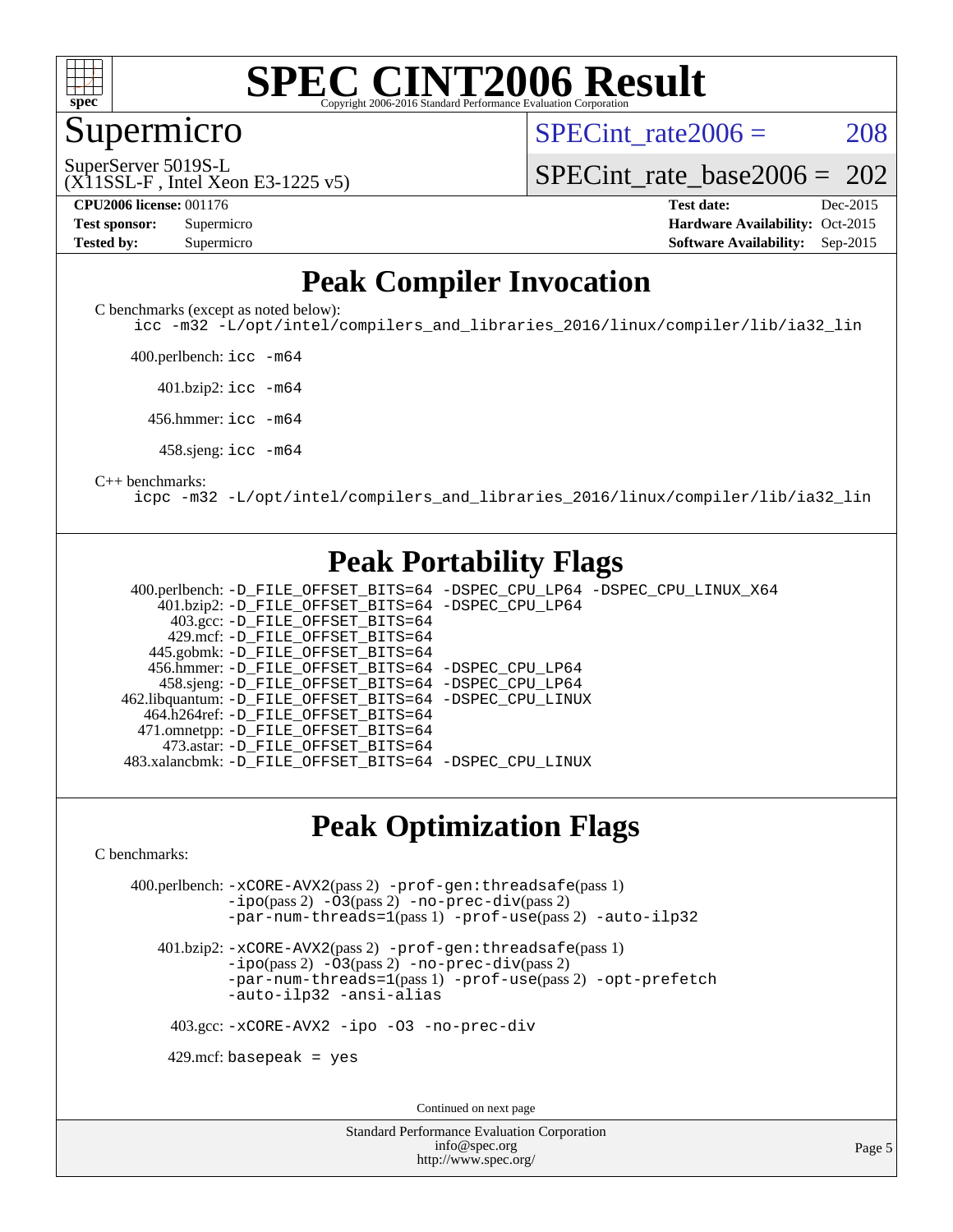

## Supermicro

SPECint rate $2006 = 208$ 

SuperServer 5019S-L

SPECint rate base2006 =  $202$ 

(X11SSL-F , Intel Xeon E3-1225 v5) **[CPU2006 license:](http://www.spec.org/auto/cpu2006/Docs/result-fields.html#CPU2006license)** 001176 **[Test date:](http://www.spec.org/auto/cpu2006/Docs/result-fields.html#Testdate)** Dec-2015

| <b>Test sponsor:</b> | Supermicro |
|----------------------|------------|
| <b>Tested by:</b>    | Supermicro |

**[Hardware Availability:](http://www.spec.org/auto/cpu2006/Docs/result-fields.html#HardwareAvailability)** Oct-2015 **[Software Availability:](http://www.spec.org/auto/cpu2006/Docs/result-fields.html#SoftwareAvailability)** Sep-2015

## **[Peak Optimization Flags \(Continued\)](http://www.spec.org/auto/cpu2006/Docs/result-fields.html#PeakOptimizationFlags)**

```
 445.gobmk: -xCORE-AVX2(pass 2) -prof-gen:threadsafe(pass 1)
                -prof-use(pass 2) -par-num-threads=1(pass 1) -ansi-alias
                -opt-mem-layout-trans=3
       456.hmmer: -xCORE-AVX2 -ipo -O3 -no-prec-div -unroll2 -auto-ilp32
        458.sjeng: -xCORE-AVX2(pass 2) -prof-gen:threadsafe(pass 1)
                -i\text{po}(pass 2) -\overline{O}3(pass 2)-no-prec-div(pass 2)
                -par-num-threads=1-prof-use-unroll4
                -auto-ilp32
    462.libquantum: basepeak = yes
      464.h264ref: -xCORE-AVX2(pass 2) -prof-gen:threadsafe(pass 1)
               -ipo(pass 2) -O3(pass 2) -no-prec-div(pass 2)
               -par-num-threads=1(pass 1) -prof-use(pass 2) -unroll2
                -ansi-alias
C++ benchmarks: 
      471.omnetpp: -xCORE-AVX2(pass 2) -prof-gen:threadsafe(pass 1)
               -no-prec-div(pass 2)-par-num-threads=1(pass 1) -prof-use(pass 2) -ansi-alias
                -opt-ra-region-strategy=block -Wl,-z,muldefs
                -L/sh -lsmartheap
         473.astar: basepeak = yes
    483.xalancbmk: basepeak = yes
```
#### **[Peak Other Flags](http://www.spec.org/auto/cpu2006/Docs/result-fields.html#PeakOtherFlags)**

[C benchmarks](http://www.spec.org/auto/cpu2006/Docs/result-fields.html#Cbenchmarks):

403.gcc: [-Dalloca=\\_alloca](http://www.spec.org/cpu2006/results/res2016q1/cpu2006-20151223-38500.flags.html#b403.gcc_peakEXTRA_CFLAGS_Dalloca_be3056838c12de2578596ca5467af7f3)

The flags files that were used to format this result can be browsed at <http://www.spec.org/cpu2006/flags/Intel-ic16.0-official-linux64.html> <http://www.spec.org/cpu2006/flags/Supermicro-Platform-Settings-V1.2-revH.html>

You can also download the XML flags sources by saving the following links: <http://www.spec.org/cpu2006/flags/Intel-ic16.0-official-linux64.xml> <http://www.spec.org/cpu2006/flags/Supermicro-Platform-Settings-V1.2-revH.xml>